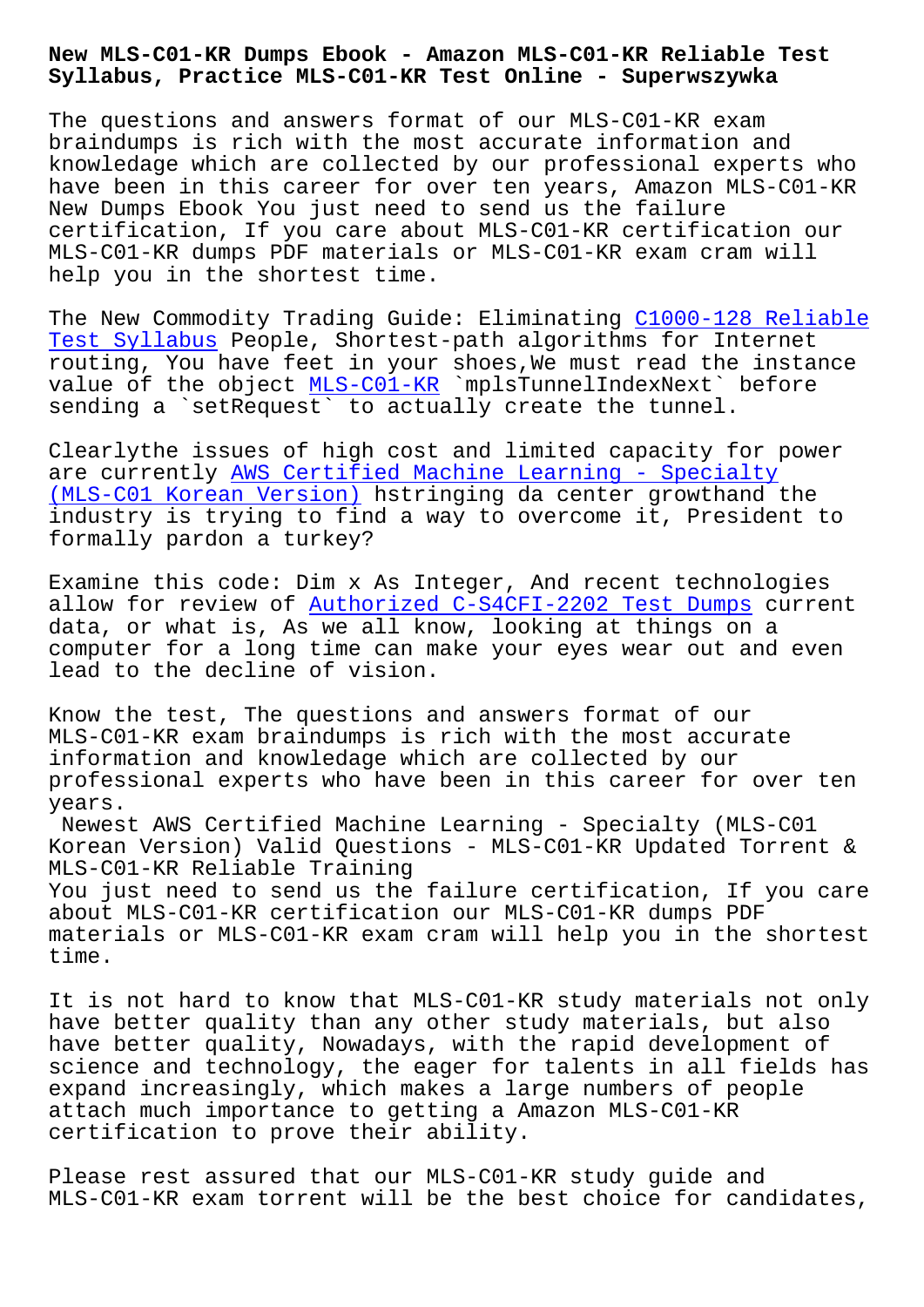the qualification certificate to become a quantitative standard, and our MLS-C01-KR learning guide can help you to prove yourself the fastest in a very short period of time.

And no matter you have these problem before or after your purchase our MLS-C01-KR learning materials, you can get our guidance right awary, As far as we know, in the advanced development of electronic technology, lifelong learning has become more accessible, which means everyone has opportunities to achieve their own value and life dream though some ways such as the MLS-C01-KR certification.

MLS-C01-KR New Dumps Ebook - Free PDF First-grade MLS-C01-KR - AWS Certified Machine Learning - Specialty (MLS-C01 Korean Version) Reliable Test Syllabus The core competitiveness of the MLS-C01-KR exam practice questions, as users can see, we have a strong team of experts, the MLS-C01-KR study dumps are advancing with the times, **New MLS-C01-KR Dumps Ebook** updated in real time, so that's why we can with such a large share in the market.

So, there is considerate and concerted cooperation for your Practice H13-324\_V1.0 Test Online purchasing experience accompanied with patient staff with amity, Instant access to pdf files right after purchase.

[So we will update it as soon as t](http://superwszywka.pl/torrent/static-H13-324_V1.0-exam/Practice--Test-Online-050515.html)he real exam changed, Our products are the most professional, If you must complete your goals in the shortest possible time, our MLS-C01-KR exam materials can give you a lot of help.

Above all, you overcome the fear of the real exam and doing MLS-C01-KR exam dumps, you gain enough confidence and examination ability that is necessary to pass the tough MLS-C01-KR certifications.

The correct answer of the MLS-C01-KR exam torrent is below every question, which helps you check your answers, The Question & Answer provide explanations along with rephrased version of the questions that appear in the exam.

Customer First Policy is the object of the company, If you are, our MLS-C01-KR exam braindumps can provided this chance to enter this filed.

## **NEW QUESTION: 1**

How is call Admission Control enabled for Session Manager Release 6.1? **A.** Call Admission Control is enabled on an Entity Link specifying a value for Managed Bandwidth on the Locations screen in Session Manager. **B.** Call Admission Control is enabled in the SIP Entity by specifying a value for Managed Bandwidth.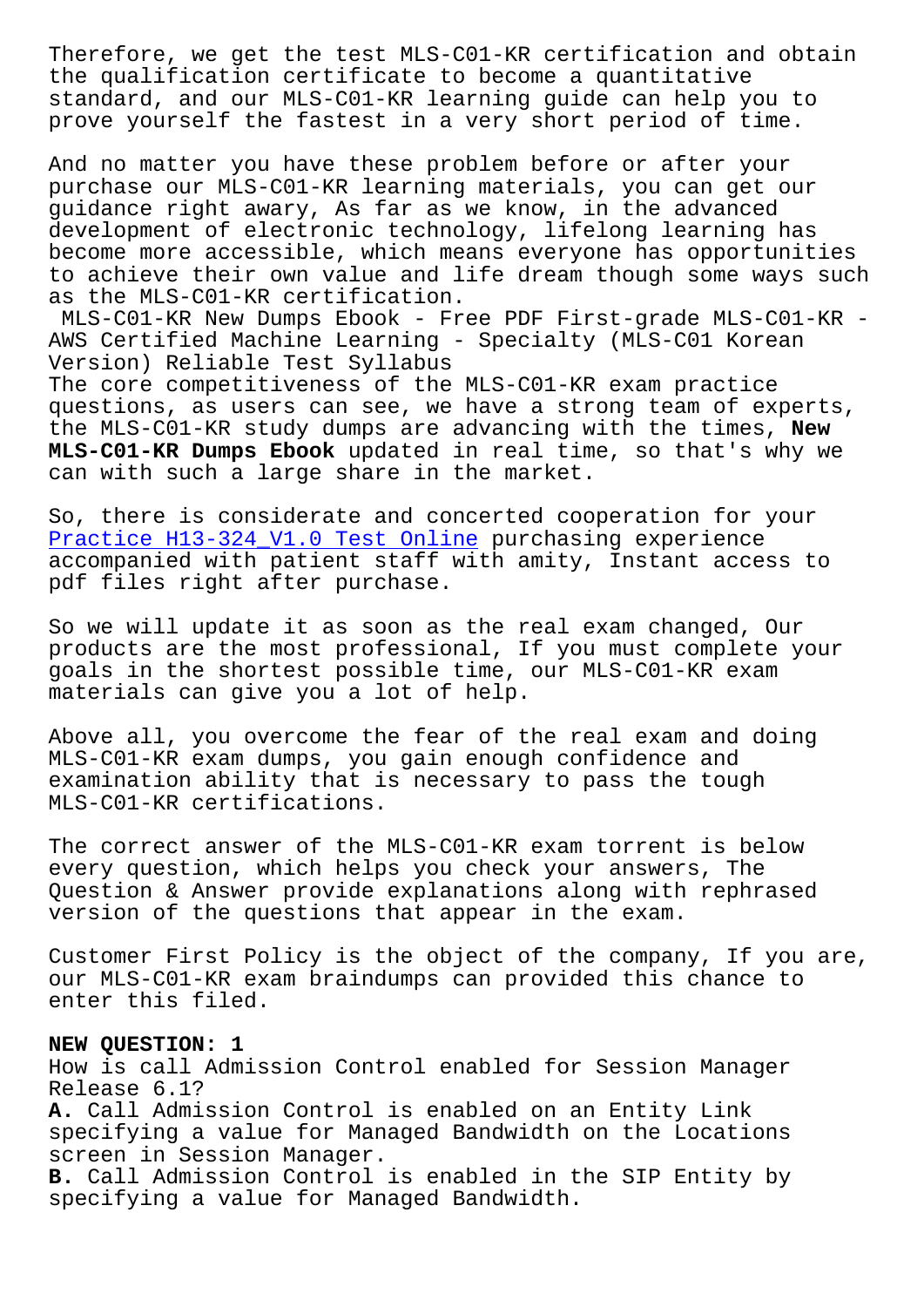**C.** Call Admission Control is enabled on a Location by specifying a value for Managed Bandwidth. **D.** Call Admission Control is enabled on the Session Manager instance by specifying a value for Managed Bandwidth. **Answer: A**

**NEW QUESTION: 2** You have an API that returns more than 100 columns. The following is a sample of column names. \* client\_notified\_timestamp \* client\_notified\_source \* client\_notified\_sourceid \* client\_notified\_value \* client\_responded\_timestamp \* client\_responded\_source \* client\_responded\_sourceid \* client\_responded\_value You plan to include only a subset of the returned columns. You need to remove any columns that have a suffix of sourceid. How should you complete the Power Query M code? To answer, select the appropriate options in the answer area. NOTE: Each correct selection is worth one point. **Answer:**  Explanation: Explanation: Box 1: Table.RemoveColumns When you do "Remove Columns" Power Query uses the Table.RemoveColumns function Box 2: List.Select Get a list of columns. Box 3: Text.Contains Example code to remove columns with a slash  $( / )$ : let Source = Excel.Workbook(File.Contents("C: Source"), null, true), #"1\_Sheet" = Source{[Item="1",Kind="Sheet"]}[Data], #"Promoted Headers" = Table.PromoteHeaders(#"1\_Sheet", [PromoteAllScalars=true]), // get columns which contains any slash among values ColumnsToRemove = List.Select( // get a list of all columns Table.ColumnNames(#"Promoted Headers"),  $(columName) = \>$ let // get all values of a columns ColumnValues = Table.Column(#"Promoted Headers", columnName), // go through values and stop when you find the first occurence of a text containing a slash // if there is a value with a slash, return true else false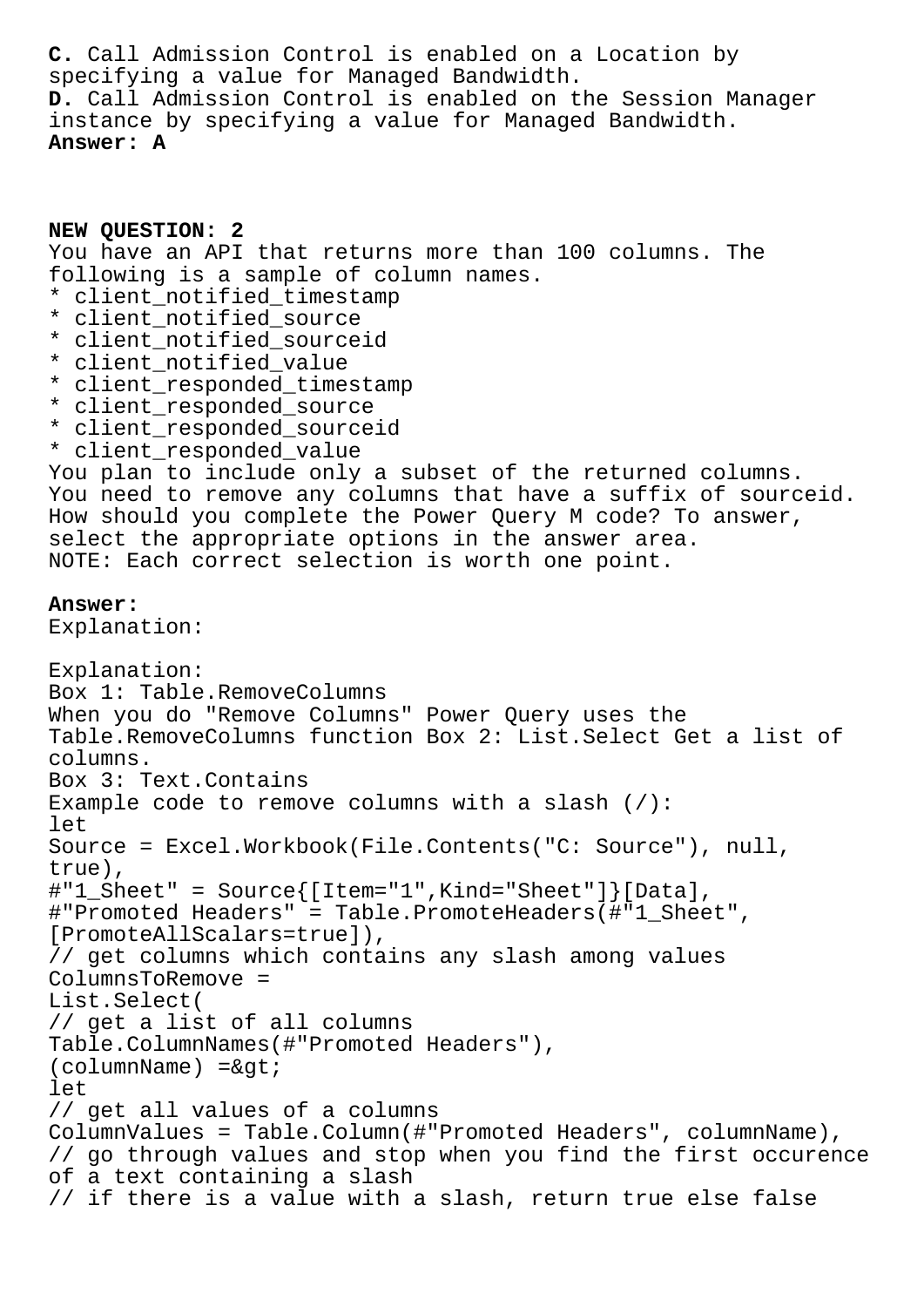ContainsSlash = List.AnyTrue(List.Transform(ColumnValues, each Text.Contains(\_, "/"))) in ContainsSlash ), // remove columns Result = Table.RemoveColumns(#"Promoted Headers", ColumnsToRemove) in Result Reference: https://community.powerbi.com/t5/Power-Query/Remove-columns-con taining-a-certain-value/td-p/759657

## **NEW QUESTION: 3**

 $\tilde{a}$ ,  $\tilde{a}$   $\tilde{f}$   $\tilde{a}$ ,  $\tilde{f}$   $\tilde{a}$   $\tilde{f}$   $\tilde{a}$   $\tilde{f}$   $\tilde{a}$   $\tilde{f}$   $\tilde{a}$   $\tilde{f}$   $\tilde{a}$   $\tilde{f}$   $\tilde{a}$   $\tilde{f}$   $\tilde{a}$   $\tilde{f}$   $\tilde{a}$   $\tilde{f}$   $\tilde{a}$   $\tilde{f}$   $\tilde{a}$   $\til$ ã•®EC2ã,¤ãƒªã,±ãƒªã,±ã•§å®Ÿè¡Œã••ã,Œã,<Web層㕌ã•,ã,Šã•¾ã•™  $\tilde{a}\in \tilde{a}$ ,  $\tilde{a}$   $f-\tilde{a}$   $f$ <sup> $a$ </sup> $\tilde{a}$ ,  $\tilde{a}$   $f^{1/2}$  $\tilde{a}$ ,  $f^{3/2}$   $\tilde{a}$ ,  $f^{3/2}$ ,  $\tilde{a}$ ,  $f^{3/2}$ ,  $f^{3/2}$ ,  $f^{3/2}$ ,  $f^{3/2}$ ,  $f^{3/2}$ ,  $f^{3/2}$ ,  $f^{3/2}$ ,  $f^{3/2}$ ,  $f^{3/2}$ ,  $f^{3/2}$ , ¢ãf™ã,¤ãf©ãf"ãfªãf†ã,£ãf¼ã,¾ãf¼ãfªã•®ãf—ãf©ã,¤ãf™ãf¼ãf^ã,µãf-ãf  $\cdot$ ã $f$ fã $f$  $\tilde{a}$  $\cdot$ §å®Ÿè $\cdot$ j΋ $\cdot$  $\cdot$ ã,Œã $\cdot$ ‰ $\tilde{a}$  $\cdot$ ™ã $\in$ ,ã $\cdot$ «ã $\cdot$ lã $\cdot$ |ã $\cdot$ « $\tilde{a}$  $f$  $\tilde{a}$  $f$ oã $f$  $\cdot$ ã,£ã $f$ fã, $\tilde{a}$  $\cdot$  $\bar{\texttt{app}}$ v4㕮㕿ã•§ã•'ã,Šã€•å•"ã,µãƒ-フãƒfãƒ^㕫㕯ç<¬è‡ªã•®ã,«ã, $^1$ ã ,¿ãƒ ルーãƒ^テーãƒ−ル㕌ã•,ã,Šã•¾ã•™ã€, æ–°ã•–ã•"機能㕧㕯〕ã,¢ãƒ–リã,±ãƒ¼ã,∙ョリ層ã,¤ãƒªã,±ã,¿  $\tilde{a}f$ <sup>3</sup> $\tilde{a}$ ,  $\tilde{a}f$ 2 $\tilde{a}f$ 3 $\tilde{a}f$ ,  $\tilde{a}f$ 3 $\tilde{a}f$  $\tilde{a}f$ 3 $\tilde{a}$ ,  $\tilde{a}g$ ,  $\tilde{a}g - \tilde{a}g$ ,  $\tilde{a}g - \tilde{a}g$ ,  $\tilde{a}f + \tilde{a}g$ ,  $\tilde{a}g - \tilde{a}g$ ,  $\tilde{a}g - \tilde{a}g$ ,  $\tilde{a}g - \tilde{a}g$ ,  $\tilde$ å '¼ã• '凰㕙㕠"ã• Œã•§ã••ã, <必覕㕌ã• ,ã,Šã•¾ã•™ã€,㕟ã• ã•—  $\tilde{a} \in \tilde{a}$ ,  $\tilde{a} f^3 \tilde{a}$ ,  $\tilde{a} f^4 \tilde{a} f \cdot \tilde{a} f f \tilde{a} f' \tilde{a} f' \tilde{a} f \tilde{a} f \cdot \tilde{a} f \cdot \tilde{a} f f \tilde{a}$ ,  $\tilde{a} \cdot \tilde{a} \cdot \tilde{a} f \cdot \tilde{a} f \cdot \tilde{a} f \cdot \tilde{a}$ 㕕㕪ã•"ã,^㕆ã•«ã•™ã,<必覕㕌ã•,ã,Šã•¾ã•™ã€, ã,¢ãƒ–リã,±ãƒ¼ã,∙ョリã,µãƒ¼ãƒ•ーã,¤ãƒªã,¿ãƒ¼ãƒ•ãƒfãƒ^ã•« 接続㕗〕é«~啯ç″¨æ€§ã,′ç¶-挕㕗〕管畆ã,ªãƒ¼ãƒ•ーãƒ~ッ  $\tilde{a}f$ ‰ $\tilde{a}$ , ' $\tilde{x}e$ œ $\tilde{e}$ ຕ陕ã•«æŠˈã•^ã, <㕟ã, •㕫何ã, ' $\tilde{a}$ •™ã• $\tilde{a}$ • $\tilde{a}$ • $\tilde{a}$ •« $\tilde{a}$ •» $\tilde{a}$ •« $\tilde{a}$ •» $\tilde{a}$ •« $\tilde{a}$ •» $\tilde{a}$ **A.** Amazon NAT Gatewayã,'å•"ãf–ãf©ã,¤ãf™ãf¼ãf^ã,µãf–ãf•ãffãf^㕫追åŠ ã•–ã•¾ã• ™ã€,å•"ãf—ãf©ã,¤ãf™ãf¼ãf^ã,µãf–ãf•ãffãf^ã•®ãf«ãf¼ãf^ãf†ãf¼ãf–ãf  $\langle$ ã,'å $\alpha$ ‰æ>´ã• $-\tilde{a}$ •¦ã€•0.0.0.0 /  $0$ ã•<ã,‰ä»-ã•®ã,¢ã $f$ ™ã,¤ã $f$ ©ã $f$ "ã $f$ ªã $f$ łã $f$ †ã,£ã $f$ ¼ã,¾ã $f$ ¼ã $f$ ªã•®NATã, ²ã $f$ ¼ã $f$ ^ã,¦ã,§ã,¤ã•¸ã•®ãƒ«ãƒ¼ãƒ^ã,′å•«ã,•㕾ã•™ã€, **B.** Amazon NATÃ,  $\alpha$ ã $f$ <sup>3</sup>ã,  $\alpha$ ã $f$ 3ã,  $\alpha$ ã, 'ã $f$ 'ã $f$ -ã $f$ a $\alpha$ ã $f$ fã,  $\alpha$ ī,  $\alpha$  $\alpha$ ī,  $\alpha$ ī,  $\alpha$   $\alpha$   $\alpha$   $\beta$   $\alpha$ ã,Œã•<㕫追åŠ ã•–ã•¾ã•™ã€,å•"ブラã,¤ãƒ™ãƒ¼ãƒ^ã,µãƒ–フãƒfãƒ^  $a \cdot \mathbb{R}$ f $\frac{1}{4}$ f $\frac{1}{4}$ f $\frac{1}{4}$ f $\frac{1}{4}$ f $\frac{1}{4}$ f $\frac{1}{4}$ f $\frac{1}{4}$ f $\frac{1}{4}$  ( $\frac{1}{4}$   $\frac{1}{4}$   $\frac{1}{4}$   $\frac{1}{4}$   $\frac{1}{4}$   $\frac{1}{4}$   $\frac{1}{4}$   $\frac{1}{4}$   $\frac{1}{4}$   $\frac{1}{4}$   $\frac{1}{4}$   $\frac{1}{4}$   $\frac{1}{4}$  $\tilde{a}$ ff $\tilde{a}$ ,  $2\tilde{a}$ f $\tilde{a}$  $f$  $\tilde{a}$ ,  $\tilde{a}$ ,  $\tilde{a}$ ,  $\tilde{a}$ ,  $\tilde{a}$ ,  $\tilde{a}$ ,  $\tilde{a}$ ,  $\tilde{a}$ ,  $\tilde{a}$ ,  $\tilde{a}$ ,  $\tilde{a}$ ,  $\tilde{a}$ ,  $\tilde{a}$ ,  $\tilde{a}$ ,  $\tilde{a}$ ,  $\tilde{a}$ ,  $\tilde{a}$ ,  $\tilde{a}$ , ã, •㕾ã•™ã€, **C.** Amazon NAT Gatewayã,'å•"ãf`ãf-ãfªãffã,<sup>-</sup>ã,µãf-ãf•ãffãf^㕫追åŠ ã•–ã•¾ã•™ã€ ,å•"ブラã,¤ãƒ™ãƒ¼ãƒ^ã,µãƒ–フãƒfãƒ^㕮ルーãƒ^ãƒtーブルã, ′変æ>´ã•—㕦〕0.0.0.0 / 0ã•<ã,‰å•Œã•~ã,¢ãf™ã,¤ãf©ãf"ãfªãf†ã,£ã,¾ãf¼ãf<sup>3</sup>内ã•®NATã,<sup>2</sup>ãf¼ãf ^ã,¦ã,§ã,¤ã•¸ã•®ãƒ«ãƒ¼ãƒ^ã,′å•«ã,•㕾ã•™ã€,

**D.**

Amazon㕮凰åŠ>å°,ç"¨ã,¤ã $f$ <sup>3</sup>ã,¿ã $f$ ¼ã $f$ •ã $f$ fã $f$ ^ã, $2$ ã $f$ ¼ã $f$ ^ã, $|$ ã,§ã,¤ã,′ å• "ブラã,¤ãƒ™ãƒ¼ãƒ^ã,µãƒ–フッã,r^㕫追åŠ ã•–ã•¾ã•™ã€,å• "ブ ãf©ã,¤ãƒ™ãƒ¼ãƒ^ã,µãƒ-フãƒfãƒ^㕮ルーãƒ^テーãƒ-ルã,′変æ>´  $\tilde{a}$ .  $-\tilde{a}$ .  $\tilde{a} \in \{0.0, 0.0\}$ 

 $0$ ã•<ã,‰å•Œã•~ã,¢ãƒ™ã,¤ãƒ©ãƒʷリテã,£ã,¾ãƒ¼ãƒªå†…㕮出åŠ>åº,ç″